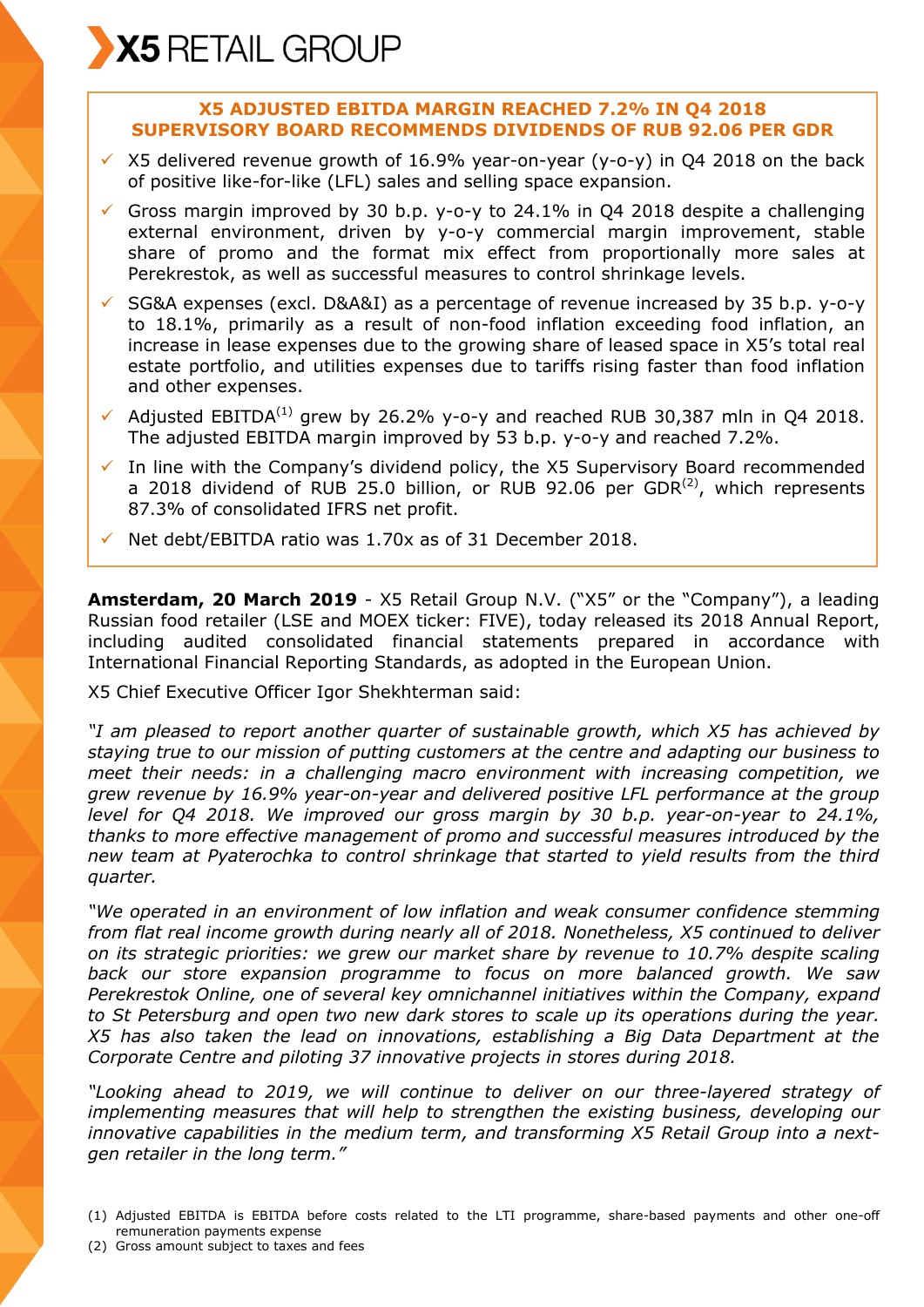

# **Profit and loss statement highlights(3)**

| <b>Russian Rouble (RUB), million</b><br>(mln) | Q4 2018 | Q4 2017 | change,<br>$y - 0 - y, %$ | <b>FY 2018</b> | <b>FY 2017</b> | change,<br>$y - 0 - y, %$ |
|-----------------------------------------------|---------|---------|---------------------------|----------------|----------------|---------------------------|
| <b>Revenue</b>                                | 422,955 | 361,705 |                           | 16.9 1,532,537 | 1,295,008      | 18.3                      |
| incl. net retail sales <sup>(4)</sup>         | 420,883 | 359,467 | 17.1                      | 1,525,015      | 1,286,949      | 18.5                      |
| Pyaterochka                                   | 326,513 | 276,443 | 18.1                      | 1,197,772      | 1,000,942      | 19.7                      |
| Perekrestok                                   | 67,215  | 54,624  | 23.1                      | 230,848        | 186,936        | 23.5                      |
| Karusel                                       | 26,095  | 25,967  | 0.5                       | 90,818         | 89,302         | 1.7                       |
| <b>Gross profit</b>                           | 101,780 | 85,940  | 18.4                      | 369,720        | 308,938        | 19.7                      |
| Gross profit margin, %                        | 24.1    | 23.8    | 30 b.p.                   | 24.1           | 23.9           | 27 b.p.                   |
| Adj. EBITDA                                   | 30,387  | 24,084  | 26.2                      | 109,871        | 99,131         | 10.8                      |
| Adj. EBITDA margin, %                         | 7.2     | 6.7     | 53 b.p.                   | 7.2            | 7.7            | (49) b.p.                 |
| <b>Operating profit</b>                       | 15,316  | 12,416  | 23.4                      | 58,154         | 57,758         | 0.7                       |
| Operating profit margin, %                    | 3.6     | 3.4     | 19 b.p.                   | 3.8            | 4.5            | (67) b.p.                 |
| <b>Net profit</b>                             | 6,242   | 5,419   | 15.2                      | 28,642         | 31,394         | (8.8)                     |
| Net profit margin, %                          | 1.5     | 1.5     | (2) b.p.                  | 1.9            | 2.4            | (56) b.p.                 |

### **Net retail sales**

Total net retail sales growth remained strong at 17.1% y-o-y in Q4 2018, driven by:

- 3.7% increase in LFL sales; and
- 13.4% y-o-y increase in net retail sales from net new space, resulting from an 18.0% rise in selling space.

### **Selling space by format, square meters (sq. m)**

|                                | As at<br>$31 - Dec-18$ | As at<br>31-Dec-17 | change<br>vs 31-Dec-17, % |
|--------------------------------|------------------------|--------------------|---------------------------|
| Pyaterochka                    | 5,291,421              | 4,426,808          | 19.5                      |
| Perekrestok                    | 781,538                | 637,242            | 22.6                      |
| Karusel                        | 382,024                | 385,271            | (0.8)                     |
| X5 Retail Group <sup>(5)</sup> | 6,463,735              | 5,479,741          | 18.0                      |

# **Q4 & FY 2018 LFL(6) store performance by format, % change y-o-y**

In Q4 2018, LFL sales performance remained strong at 3.7% y-o-y.

|                                |              | Q4 2018        |               |              | <b>FY 2018</b> |               |
|--------------------------------|--------------|----------------|---------------|--------------|----------------|---------------|
|                                | <b>Sales</b> | <b>Traffic</b> | <b>Basket</b> | <b>Sales</b> | <b>Traffic</b> | <b>Basket</b> |
| Pyaterochka                    | 3.3          | 1.7            | 1.6           | 0.9          | 0.4            | 0.5           |
| Perekrestok                    | 7.5          | 8.2            | (0.7)         | 5.9          | 6.2            | (0.4)         |
| Karusel                        | (0.4)        | (2.8)          | 2.5           | (0.0)        | (3.1)          | 3.2           |
| X5 Retail Group <sup>(5)</sup> | 3.7          | 2.2            | 1.4           | 1.5          | 0.9            | 0.6           |

### For more details on net retail sales growth please refer to X5's Q4 [2018 Trading Update.](https://www.x5.ru/en/PublishingImages/Pages/Media/News/Q4_2018_Trading_Update_ENG.pdf)

(3) Please note that in this and other tables, and in the text of this press release, immaterial deviations in the calculation of % changes, subtotals and totals are due to rounding.

(4) Net retail sales represent revenue from the operations of X5-managed stores net of VAT. This number differs from revenue, which includes proceeds from wholesale operations, direct franchisees (royalty payments) and other revenue.

(5) Including Perekrestok Express

(6) LFL comparisons of retail sales between two periods are comparisons of retail sales in local currency (including VAT) generated by the relevant stores. The stores that are included in LFL comparisons are those that have operated for at least 12 full months. Their sales are included in the LFL calculation starting from the day of the store's opening. We include all stores that fit our LFL criteria in each reporting period.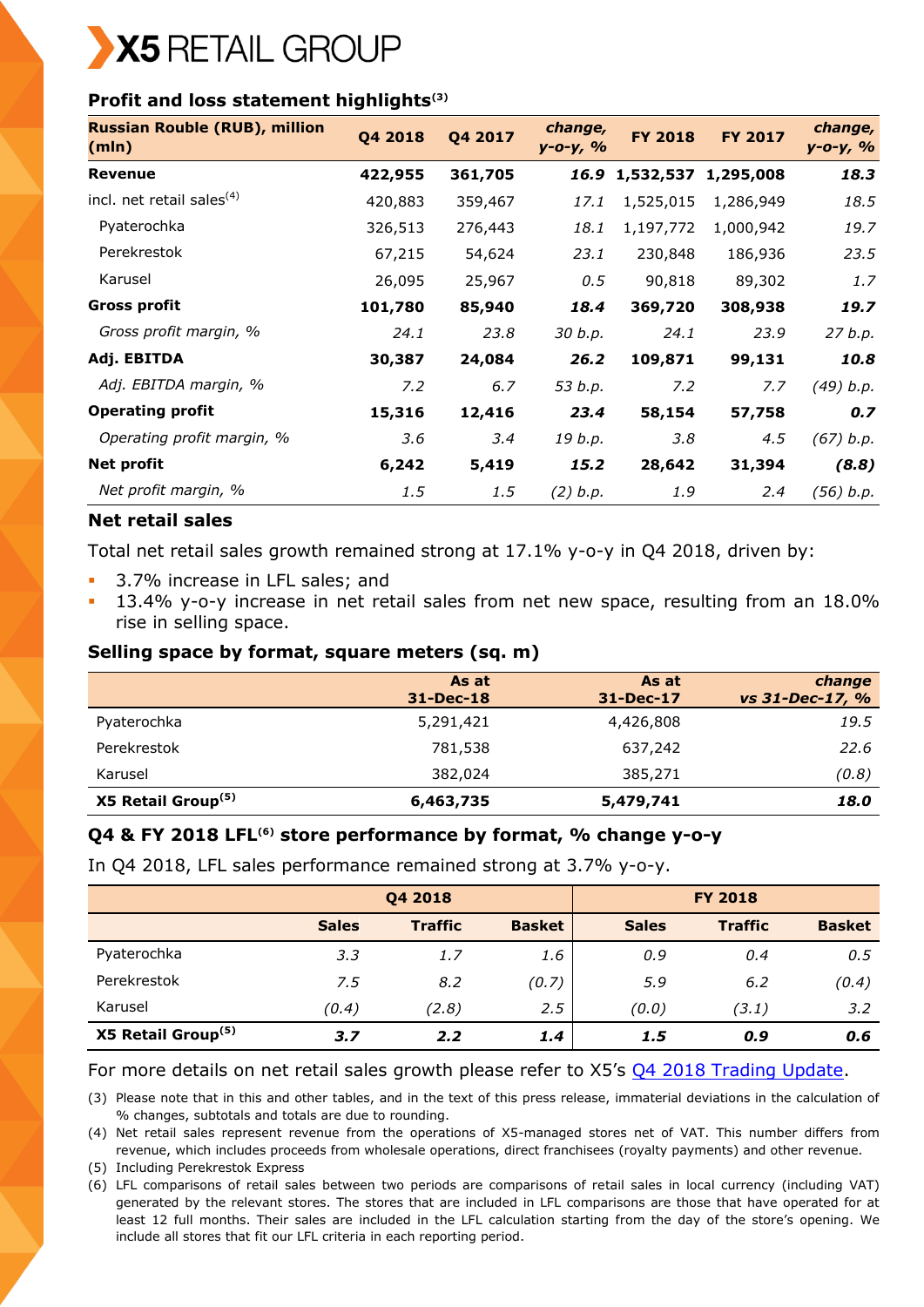

## **Gross profit margin**

The gross profit margin increased by 30 b.p. y-o-y to 24.1% in Q4 2018 as a result of continued stability in the share of promo and the effect of Perekrestok's faster sales growth on the format mix, which reached 16.0% of net retail sales in Q4 2018. Successful measures to control shrinkage levels also had a positive y-o-y impact on gross profit margin.

## **Selling, general and administrative (SG&A) expenses (excl. D&A&I)**

| <b>RUB mln</b>                         | Q4 2018   | Q4 2017   | change,<br>$y - 0 - y, %$ | <b>FY 2018</b> | <b>FY 2017</b> | change,<br>$y - 0 - y, \frac{9}{6}$ |
|----------------------------------------|-----------|-----------|---------------------------|----------------|----------------|-------------------------------------|
| <b>Staff costs</b>                     | (32,786)  | (28, 337) | 15.7                      | (119, 883)     | (99, 124)      | 20.9                                |
| % of Revenue                           | 7.8       | 7.8       | (8) b.p.                  | 7.8            | 7.7            | 17 b.p.                             |
| incl. LTI and share-<br>based payments | (586)     | (282)     | 107.8                     | (2, 243)       | (2,938)        | (23.7)                              |
| staff costs excl. LTI<br>% of Revenue  | 7.6       | 7.8       | (14) b.p.                 | 7.7            | 7.4            | 25 b.p.                             |
| Lease expenses                         | (19, 848) | (16, 762) | 18.4                      | (75, 392)      | (60,080)       | 25.5                                |
| % of Revenue                           | 4.7       | 4.6       | 6 b.p.                    | 4.9            | 4.6            | 28 b.p.                             |
| <b>Utilities</b>                       | (8,767)   | (6,930)   | 26.5                      | (31, 942)      | (23, 795)      | 34.2                                |
| % of Revenue                           | 2.1       | 1.9       | 16 b.p.                   | 2.1            | 1.8            | 25 b.p.                             |
| <b>Other store costs</b>               | (4,588)   | (4, 477)  | 2.5                       | (17, 208)      | (15, 450)      | 11.4                                |
| % of Revenue                           | 1.1       | 1.2       | (15) b.p.                 | 1.1            | 1.2            | (7) b.p.                            |
| Third party services                   | (3,970)   | (3,767)   | 5.4                       | (12, 463)      | (10, 854)      | 14.8                                |
| % of Revenue                           | 0.9       | 1.0       | (10) b.p.                 | 0.8            | 0.8            | (2) b.p.                            |
| Other expenses <sup>(7)</sup>          | (6, 644)  | (3,981)   | 66.9                      | (16,996)       | (11, 408)      | 49.0                                |
| % of Revenue                           | 1.6       | 1.1       | 47 b.p.                   | 1.1            | 0.9            | 23 b.p.                             |
| SG&A (excl. D&A&I)                     | (76, 603) | (64, 254) | 19.2                      | (273, 884)     | (220, 711)     | 24.1                                |
| % of Revenue                           | 18.1      | 17.8      | 35 b.p.                   | 17.9           | 17.0           | 83 b.p.                             |
| SG&A (excl. D&A&I                      |           |           |                           |                |                |                                     |
| and LTI and share-<br>based payments)  | (76, 017) | (63, 972) | 18.8                      | (271, 641)     | (217, 773)     | 24.7                                |
| % of Revenue                           | 18.0      | 17.7      | 29 b.p.                   | 17.7           | 16.8           | 91 b.p.                             |

In Q4 2018, SG&A expenses excluding D&A&I, LTI and share-based payments as a percentage of revenue increased by 29 b.p. to 18.0%, mainly due to increased lease expenses, utilities and other expenses.

Staff costs (excluding LTI and share-based payments) as a percentage of revenue decreased by 14 b.p. y-o-y in Q4 2018 to 7.6%, thanks to our efforts to improve labour productivity and helped by higher food inflation compared to Q4 2017.

Lease expenses as a percentage of revenue in Q4 2018 increased by 6 b.p. y-o-y to 4.7%, mainly due to the growing share of leased space in X5's total real estate portfolio, which accounted for 76% as of 31 December 2018, compared to 73% the previous year.

Utilities costs as a percentage of revenue in Q4 2018 increased by 16 b.p. y-o-y to 2.1%, due to tariffs rising faster than food inflation.

Other store costs as a percentage of revenue in Q4 2018 decreased by 15 b.p. y-o-y to 1.1%, thanks to greater efficiency in security costs, materials and maintenance expenses.

Third party services as a percentage of revenue in Q4 2018 decreased by 10 b.p. y-o-y to 0.9%, mostly on account of lower advertising and marketing expenses.

(7) As a result of IFRS 9 adoption the Company changed presentation of its consolidated statement of profit or loss by reclassification of net impairment losses on financial assets out of selling, general and administrative expenses. The Company made a decision to reclassify income from sale of recyclable materials from other expenses (SG&A) to lease/sublease and other income.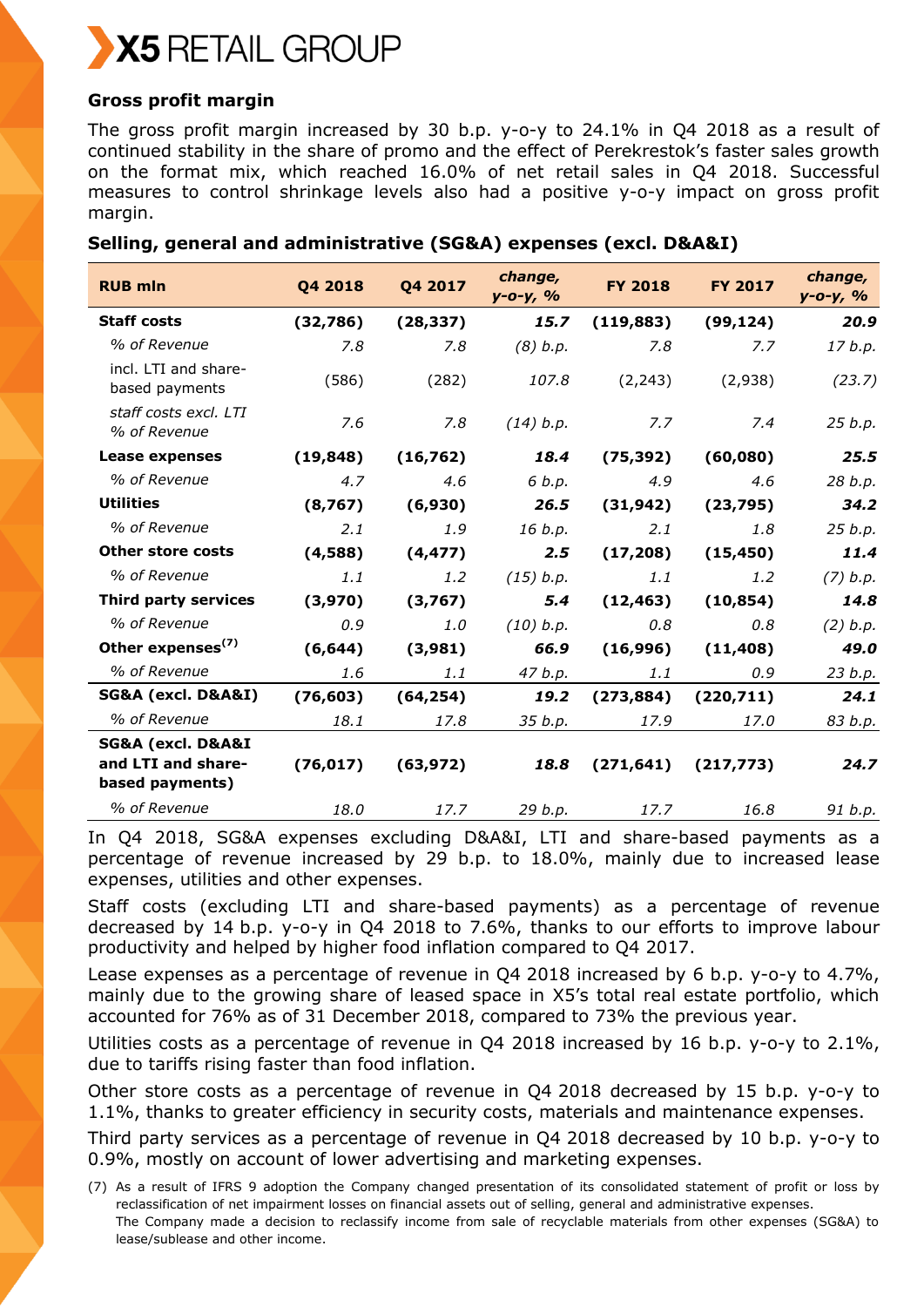

Other expenses as a percentage of revenue in Q4 2018 increased by 47 b.p. y-o-y to 1.6%, due to the reclassification of proceeds from the sale of recyclable materials to other income<sup>(8)</sup> and an increase in acquiring costs driven by increasing penetration of card payments.

In FY 2018, SG&A expenses excluding D&A&I, LTI and share-based payments as a percentage of revenue increased by 91 b.p. y-o-y to 17.7%, mainly due to increased staff costs as we continued to adjust our store personnel wages to market average levels, rising lease expenses as the share of leased stores increased, as well as higher utilities costs and other expenses. An accrual of RUB 2,171 mln has been made in 2018 related to the old LTI programme, which focused on achieving market leadership in revenue terms, and the new LTI programme, which aims to maintain leadership in revenue terms and achieve leadership in terms of enterprise value multiples relative to peers.

### **Lease/sublease and other income**

As a percentage of revenue, the Company's income from lease, sublease and other operations in Q4 2018 increased by 52 b.p. y-o-y to 1.1% mainly due to the reclassification of income from the sale of recyclable materials from SG&A expenses $^{(8)}$ .

| <b>RUB mln</b>                                                                                        | Q4 2018   | Q4 2017   | change,<br>y-o-y, % | <b>FY 2018</b> | <b>FY 2017</b> | change,<br>$y - 0 - y, %$ |
|-------------------------------------------------------------------------------------------------------|-----------|-----------|---------------------|----------------|----------------|---------------------------|
| <b>Gross profit</b>                                                                                   | 101,780   | 85,940    | 18.4                | 369,720        | 308,938        | 19.7                      |
| Gross profit margin, %                                                                                | 24.1      | 23.8      | 30 b.p.             | 24.1           | 23.9           | 27 b.p.                   |
| SG&A (excl. D&A&I and<br><b>LTI and share-based</b><br>payments)                                      | (76, 017) | (63, 972) | 18.8                | (271, 641)     | (217, 773)     | 24.7                      |
| % of Revenue                                                                                          | 18.0      | 17.7      | 29 b.p.             | 17.7           | 16.8           | 91 b.p.                   |
| <b>Net impairment losses</b><br>on financial assets                                                   | (126)     | (68)      | 85.3                | (501)          | (230)          | 117.8                     |
| % of Revenue                                                                                          | 0.03      | 0.02      | 1 b.p.              | 0.03           | 0.02           | 1 b.p.                    |
| Lease/sublease and<br>other income                                                                    | 4,750     | 2,184     | 117.5               | 12,293         | 8,196          | 50.0                      |
| % of Revenue                                                                                          | 1.1       | 0.6       | 52 b.p.             | 0.8            | 0.6            | 17 b.p.                   |
| Adj. EBITDA                                                                                           | 30,387    | 24,084    | 26.2                | 109,871        | 99,131         | 10.8                      |
| Adj. EBITDA margin, %                                                                                 | 7.2       | 6.7       | 53 b.p.             | 7.2            | 7.7            | (49) b.p.                 |
| LTI, share-based<br>payments and other one-<br>off remuneration<br>payments expense and<br><b>SSC</b> | (586)     | (282)     | 107.8               | (2, 243)       | (2,938)        | (23.7)                    |
| % of Revenue                                                                                          | 0.1       | 0.1       | 6 b.p.              | 0.1            | 0.2            | $(8)$ b.p.                |
| <b>EBITDA</b>                                                                                         | 29,801    | 23,802    | 25.2                | 107,628        | 96,193         | 11.9                      |
| EBITDA margin, %                                                                                      | 7.0       | 6.6       | 47 b.p.             | 7.0            | 7.4            | (41) b.p.                 |

### **EBITDA and EBITDA margin**

As a result of the factors discussed above, adjusted EBITDA in Q4 2018 increased to RUB 30,387 mln, or 7.2% of revenue, compared to RUB 24,084 mln, or 6.7% of revenue in Q4 2017 mainly due to the rise in other expenses and a proportionally smaller effect from utilities and lease costs.

In FY 2018, adjusted EBITDA reached RUB 109,871 mln, decreasing as a percentage of revenue to 7.2% compared to RUB 99,131 mln, or 7.7% of revenue in FY 2017 driven by increased staff costs, lease and utilities expenses in equal proportions.

(8) The Company made a decision to reclassify income from sale of recyclable materials from other expenses (SG&A) to lease/sublease and other income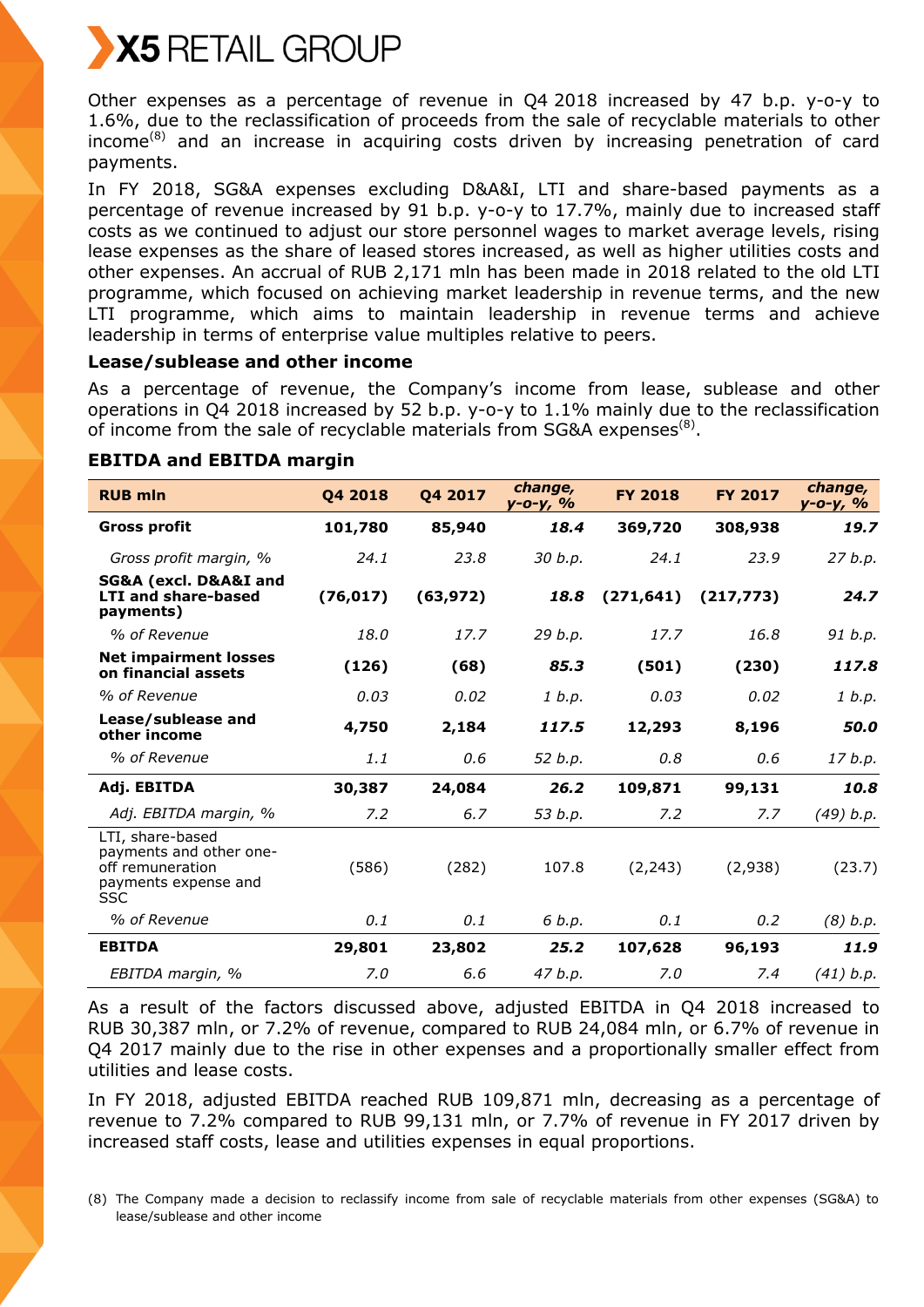

## **D&A&I**

Depreciation, amortisation and impairment costs in Q4 2018 totalled RUB 14,485 mln, (RUB 49,474 mln in FY 2018), increasing as a percentage of revenue by 28 b.p. y-o-y to 3.4% (for FY 2018: up by 26 b.p. to 3.2%). This was due to continuous changes in the composition of buildings, with a growing share of fixtures and fittings versus foundation and frame driven by the growing share of leased space in X5's total real estate portfolio.

| <b>RUB mln</b>           | Q4 2018  | Q4 2017 | change,<br>$y - 0 - y, %$ | <b>FY 2018</b> | <b>FY 2017</b> | change,<br>$y - 0 - y, 9/0$ |
|--------------------------|----------|---------|---------------------------|----------------|----------------|-----------------------------|
| <b>Operating profit</b>  | 15,316   | 12,416  | 23.4                      | 58,154         | 57,758         | 0.7                         |
| Net finance costs        | (5,504)  | (4,046) | 36.0                      | (18, 667)      | (16, 017)      | 16.5                        |
| Net FX result            | (234)    | 112     | n/a                       | (447)          | 75             | n/a                         |
| <b>Profit before tax</b> | 9,578    | 8,482   | 12.9                      | 39,040         | 41,816         | (6.6)                       |
| Income tax expense       | (3, 336) | (3,063) | 8.9                       | (10, 398)      | (10, 422)      | (0.2)                       |
| Net profit               | 6,242    | 5,419   | 15.2                      | 28,642         | 31,394         | (8.8)                       |
| Net profit margin, %     | 1.5      | 1.5     | (2) b.p.                  | 1.9            | 2.4            | (56) b.p.                   |

### **Non-operating gains and losses**

Net finance costs in Q4 2018 increased by 36.0% y-o-y to RUB 5,504 mln. The effect from the higher level of gross debt as of 31 December 2018 compared to 31 December 2017 was partially offset by the decreased weighted average effective interest rate on X5's total debt from 9.51% for FY 2017 to 8.39% for FY 2018 as a result of declining interest rates in Russian capital markets and actions taken to minimise interest expenses.

In Q4 2018 income tax expense increased by 8.9% y-o-y to RUB 3,336 mln.

## **Consolidated cash flow statement highlights**

| <b>RUB mln</b>                                                             | 04 2018   | Q4 2017   | change<br>у-о-у, %, | <b>FY 2018</b> | <b>FY 2017</b> | change<br>у-о-у, % |
|----------------------------------------------------------------------------|-----------|-----------|---------------------|----------------|----------------|--------------------|
| Net cash from operating<br>activities before changes in<br>working capital | 30,101    | 24,268    | 24.0                | 107,827        | 96,830         | 11.4               |
| Change in working capital                                                  | 21,148    | 4,480     | 372.1               | 19,609         | (11, 386)      | n/a                |
| Net interest and income tax<br>paid                                        | (8,994)   | (7,688)   | 17.0                | (29, 402)      | (26, 786)      | 9.8                |
| Net cash flows generated from<br>operating activities                      | 42,255    | 21,060    | 100.6               | 98,034         | 58,658         | 67.1               |
| Net cash used in investing<br>activities                                   | (23, 774) | (27, 364) | (13.1)              | (92,760)       | (87, 274)      | 6,3                |
| Net cash (used in) / generated<br>from financing activities                | (9, 451)  | 22,187    | n/a                 | (8, 436)       | 38,017         | n/a                |
| Effect of exchange rate<br>changes on cash & cash<br>equivalents           |           | 8         | (100.0)             | (75)           | 14             | n/a                |
| Net increase/(decrease) in<br>cash & cash equivalents                      | 9,030     | 15,891    | (43.2)              | (3, 237)       | 9,415          | n/a                |

In Q4 2018, the Company's net cash from operating activities before changes in working capital increased by 24.0% y-o-y to RUB 30,101 mln, driven by business growth and stronger profitability. Improvements in working capital management and business growth allowed the Company to achieve a positive working capital change in Q4 2018: growth in accounts payable reflected business growth as well as higher food inflation, while the slower increase in accounts receivable was due to improved accounts receivable collection.

Net interest and income tax paid in Q4 2018 increased by RUB 1,306 mln, or 17.0%, and totalled RUB 8,994 mln mainly driven by the increase in income tax paid due to the higher level of profit before tax in Q3 2018.

As a result, net cash flows generated from operating activities in Q4 2018 more than doubled y-o-y.

In FY 2018, net cash flows generated from operating activities totalled RUB 98,034 mln, compared to RUB 58,658 mln for the same period of 2017, mainly due to the changes in working capital.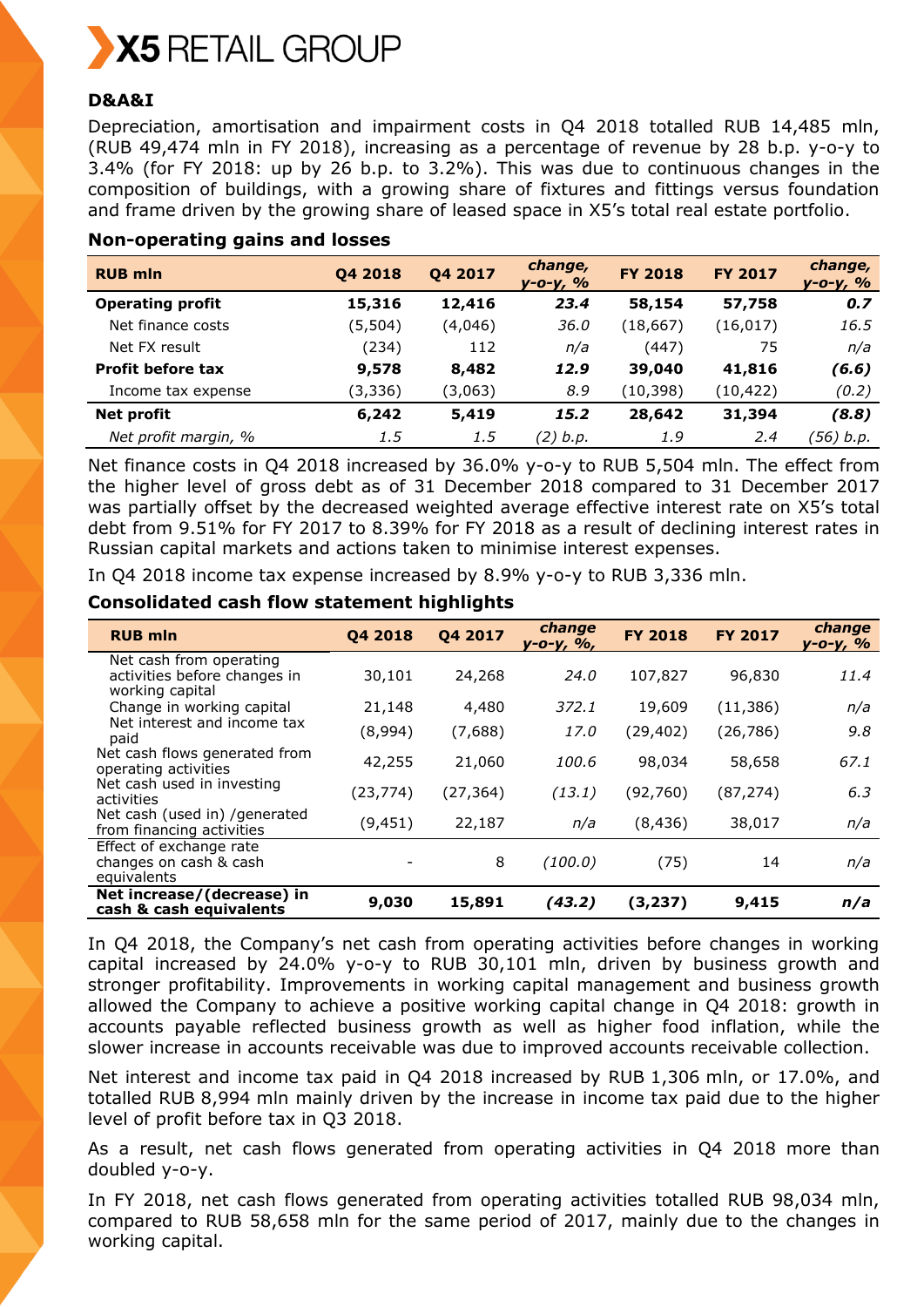

Net cash used in investing activities, which generally consists of payments for property, plant and equipment, decreased to RUB 23,774 mln in Q4 2018 from RUB 27,364 mln in Q4 2017 and reflected lower expenditures on store expansion. For FY 2018, net cash used in investing activities rose to RUB 92,760 mln from RUB 87,274 mln in FY 2017, mainly due to payment for O'KEY's supermarket business. Despite a decrease in capital expenses in 2018 compared to 2017, the payment for the O'KEY transaction was made in 2018.

Net cash used in financing activities was RUB 9,451 mln in Q4 2018 compared to net cash generated from financing activities of RUB 22,187 mln in Q4 2017. In FY 2018, net cash used in financing activities was RUB 8,436 mln compared to net cash generated from financing activities of RUB 38,017 mln in 2017.

| <b>RUB mln</b>    | 31-Dec-18 | % in total | 30-Sep-18 | % in total | $31 - Dec-17$ | % in total |
|-------------------|-----------|------------|-----------|------------|---------------|------------|
| <b>Total debt</b> | 207,764   |            | 217,184   |            | 194,296       |            |
| Short-term debt   | 60,435    | 29.1       | 55,987    | 25.8       | 58,674        | 30.2       |
| Long-term debt    | 147,329   | 70.9       | 161,197   | 74.2       | 135,622       | 69.8       |
| Net debt          | 183,396   |            | 201,846   |            | 166,691       |            |
| Net debt/ EBITDA  | 1.70      |            | 1.99      |            | 1.73          |            |

**Liquidity update**

As of 31 December 2018, the Company's total debt amounted to RUB 207,764 mln, and comprised of 29.1% short-term debt and 70.9% long-term debt. The Company's debt is 100% denominated in Russian Roubles.

The Company's net debt/EBITDA ratio was 1.70x as of 31 December 2018.

As of 31 December 2018, the Company had access to RUB 341,502 million in available credit limits with major Russian and international banks.

## **Dividends**

X5 continues to adhere to its dividend policy and based on the Company's FY 2018 financial results, the Supervisory Board proposes to pay dividends in the amount of RUB 25,000 mln/RUB 92.06 per GDR (gross amount subject to taxes and fees), which represents 87.3% of X5 Retail Group's 2018 net profit.

The proposed dividend will be considered by the AGM on 10 May 2019. The record date for the 2019 dividend payment has been set at 24 May 2019, the ex-dividend date at 23 May 2019. The dividends will be payable within 45 days from the AGM date, or by 22 June 2019.

### **Related Party Transactions**

For a description of the related party transactions entered into by the Company, please refer to note 8 of the consolidated financial statements.

### **Risks and Uncertainties**

X5's risk management programme provides executive management with a periodic and indepth understanding of X5's key business risks and the risk management systems and internal controls in place to mitigate these risks. For a detailed description of key risks that the Company faces, please refer to the 2018 Annual Report. It should be noted that there are additional risks that management believe are immaterial or otherwise common to most companies, or that it is currently unaware of. The Company has assessed the risks for the first half of 2019 and believes that the risks identified are in line with those presented in the 2018 Annual Report. For a description of the financial risks faced by the Company, please refer to note 30 of the audited consolidated financial statements and the Company's 2018 Annual Report.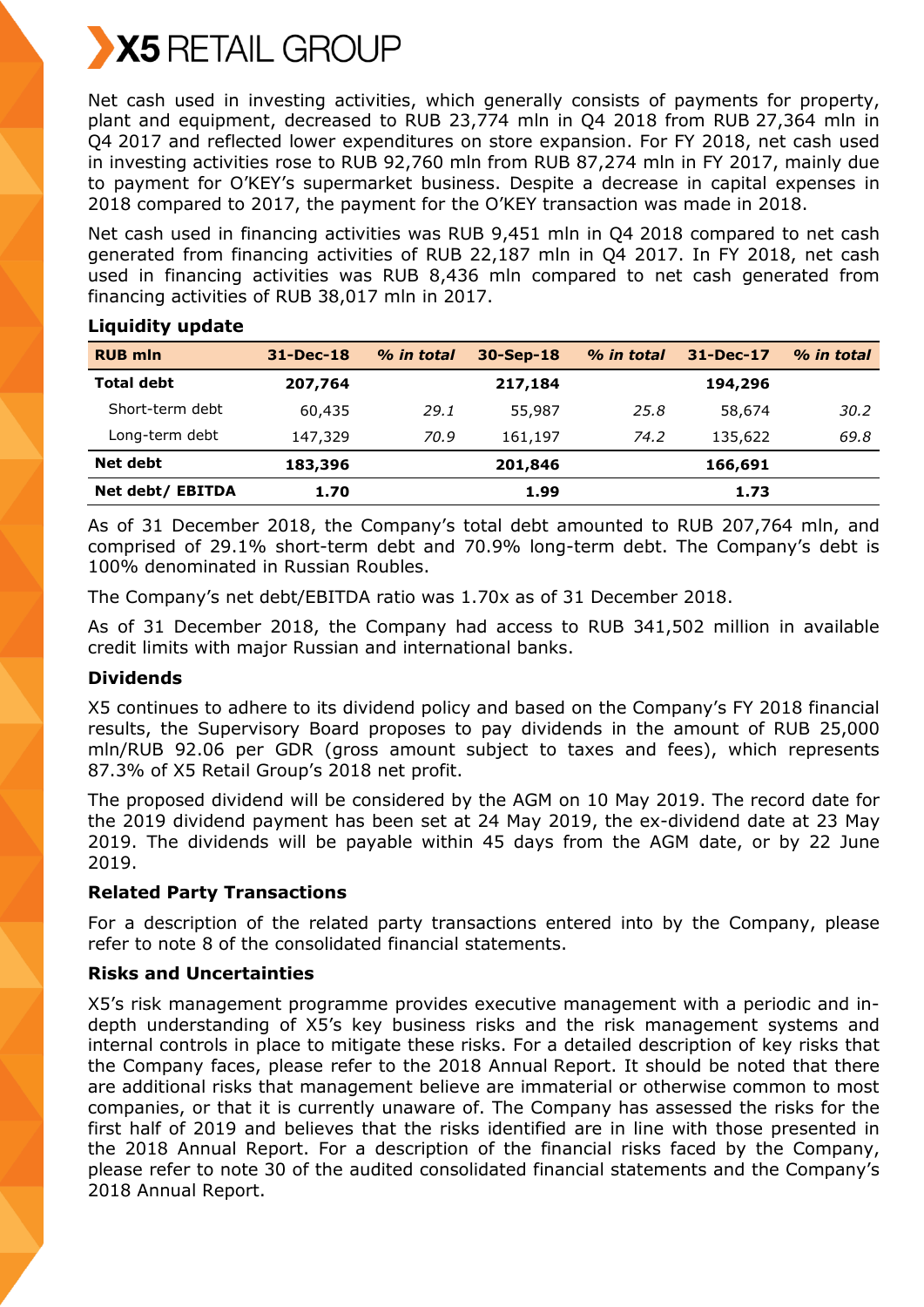

# **Annual Report and Accounts**

The Annual Report and Accounts, including the full set of audited consolidated financial statements and notes thereto, prepared in accordance with International Financial Reporting Standards, as adopted in the European Union, are available on X5's corporate website at:

[https://www.x5.ru/en/PublishingImages/Pages/Investors/ResultCenter/X5\\_Annual\\_Report\\_](https://www.x5.ru/en/PublishingImages/Pages/Investors/ResultCenter/X5_Annual_Report_2018_ENG.pdf) [2018\\_ENG.pdf](https://www.x5.ru/en/PublishingImages/Pages/Investors/ResultCenter/X5_Annual_Report_2018_ENG.pdf)

### **Information on Alternative Performance Measures**

For more information on Alternative Performance Measures, which provide readers with a more detailed and accurate understanding of the Company's financial and operating performance, please refer to pages 122-125 of the Annual Report 2018.